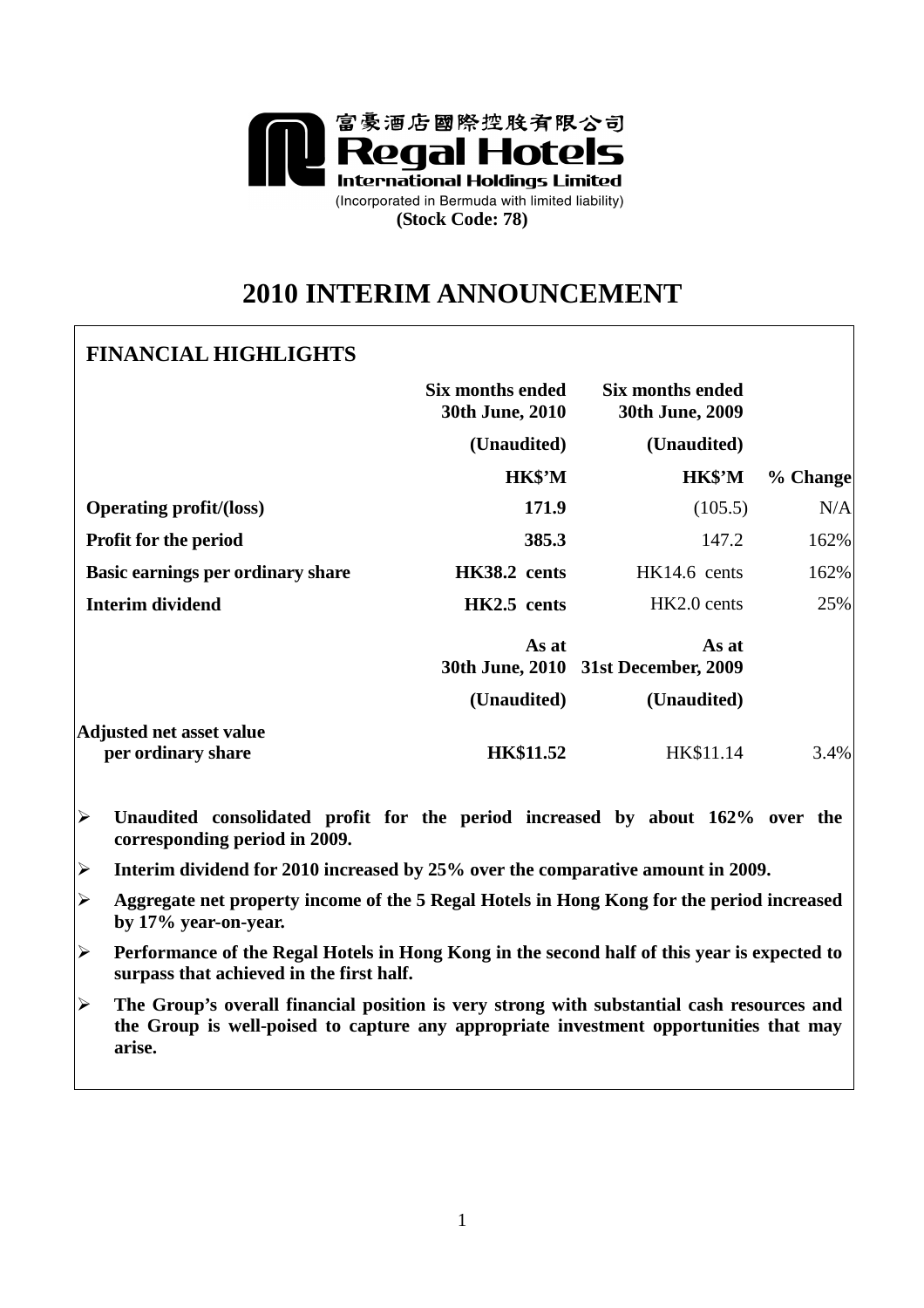

Press Release 24th August, 2010 For Immediate Release

# **Regal Hotels Announces 2010 Interim Results**

Regal Hotels International Holdings Limited (stock code: 078) announced today its interim results for the six months ended 30th June, 2010.

# **FINANCIAL RESULTS**

For the six months ended 30th June, 2010, the Group achieved an unaudited consolidated profit attributable to shareholders of HK\$385.3 million, an increase of about 162% as compared to the profit of HK\$147.2 million recorded in the corresponding period in 2009. The increase in the profit achieved was largely attributable to the fair value gains on the financial assets and investment properties held by the Group.

For the purpose of reference, supplementary information on the net assets of the Group, compiled on an adjusted basis to more fairly reflect the underlying net assets attributable to the interests held by the Group in Regal Real Estate Investment Trust, is provided in the interim results announcement released today. **The adjusted net asset value per ordinary share is HK\$11.52.** 

# **DIVIDEND**

The Directors have declared the payment of an interim dividend of HK2.5 cents per ordinary share for the financial year ending 31st December, 2010 (2009 – HK2.0 cents).

# **BUSINESS OVERVIEW HOTELS**

During the period under review, total number of visitors to Hong Kong reached approximately 16.9 million, which represents an increase of 23% year-on-year and is a new record for visitor arrivals in the first half of a year. Though visitors from all major markets recorded growth, the increase in the number of travellers from China and the Asian region was most noticeable. Visitors from the Mainland alone during this period surpassed 10 million and accounted for over 62% of the total count.

Benefited by the surge in visitor arrivals, the hotel industry in Hong Kong performed rather satisfactorily in the period under review, particularly as compared with the relatively weak performance in the corresponding period last year. Due to the lack luster economic condition prevailing in the United States and Europe, businesses from the long haul markets are still being affected. This has negatively impacted on the performance of Regal Airport Hotel, as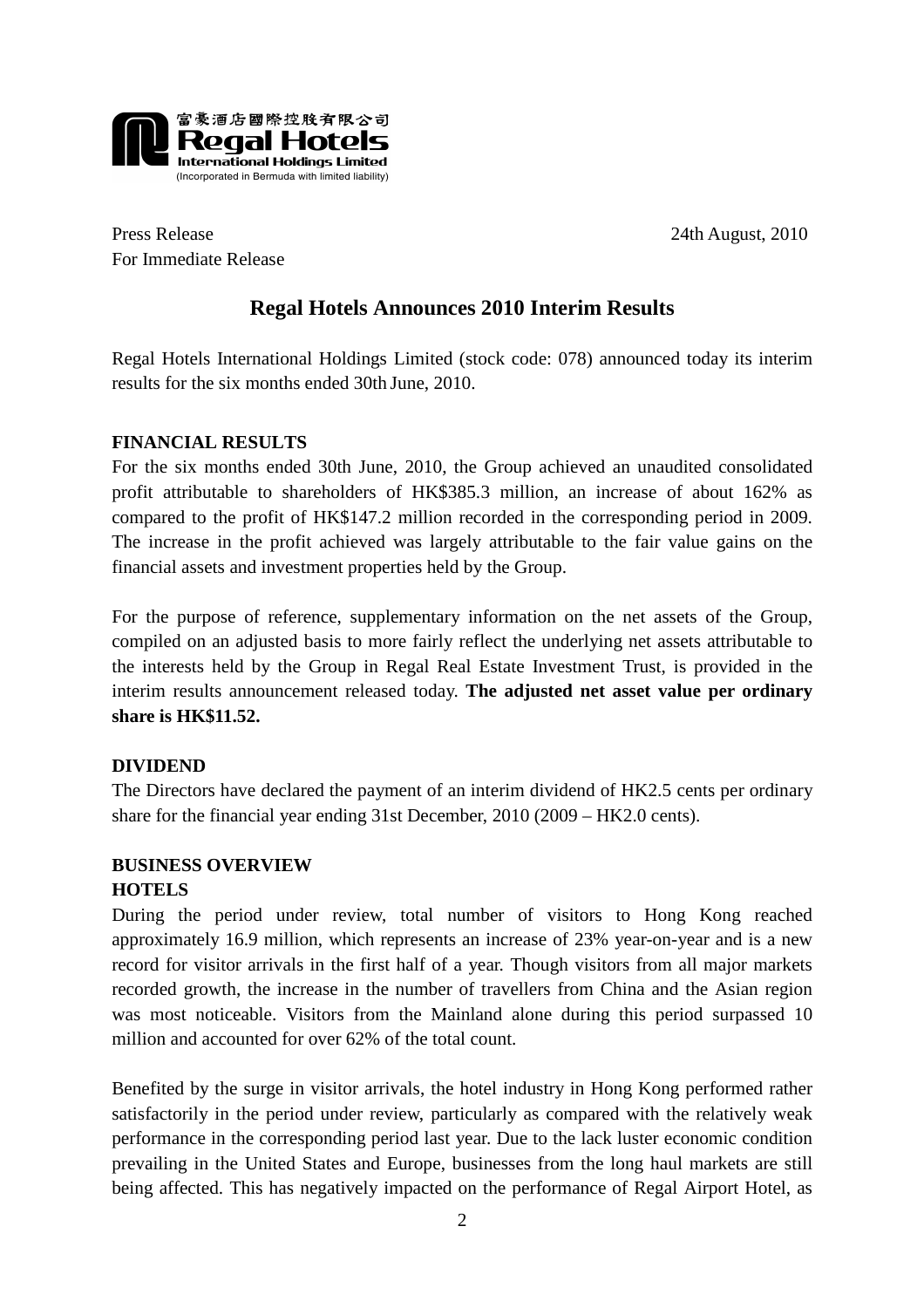its clientele has been principally targeted towards the individual travellers and long haul markets. Regal Airport Hotel has adjusted its business strategy to adapt to the changing demand profile, aiming to enhance its occupancy level and gross hotel revenue. Meanwhile, due to the temporary closure of some hotel rooms to accommodate the undertaking of upgrading works, the businesses at Regal Hongkong Hotel, Regal Kowloon Hotel and Regal Riverside Hotel have also been affected during the period under review. Nevertheless, the five Regal Hotels in Hong Kong have on the whole managed to achieve satisfactory performance in the first half of 2010, with aggregate net property income having increased by 17% as compared with that attained in the corresponding period last year.

As the lessee operator and hotel manager, the Group has procured continual upgrading of the five Regal Hotels in Hong Kong, ranging from hotel guestrooms and suites, executive floors, dining venues, ancillary facilities, to IT enabled operating systems. To supplement this product revamp programme, the Group has itself committed substantial capital and human resources to enhance its marketing platform and reservation network.

On the hotel management front, the next Regal managed hotel to come on stream will be the Regal Kangbo Hotel in Dezhou, Shandong. This 215-room five-star hotel is expected to be soft opened next month and will be the fifth hotel managed by the Group in China. The contract for the Group to provide management services to a hotel with service apartments offering a total of 282 units in Waigaoqiao Free Trade Zone in Pudong, Shanghai will soon be concluded and the property is scheduled to be soft opened within the next quarter under the name of Regal Plaza Hotel & Residence. Meanwhile, the Group is also conducting negotiations on a number of new hotel management contracts and it is anticipated that certain of these potential contracts would be finalised shortly.

The Regal iClub Hotel in Wanchai, which is 75%-owned by Regal REIT and 25%-owned by Paliburg Holdings Limited, is also managed by the Group. The hotel was opened in December 2009 and has been very well received. This chic and trendy business model has proven to be popular with business travellers and could well be the prototype for further expansion in other suitable locations.

#### **REGAL REAL ESTATE INVESTMENT TRUST**

As at the half year end date, the Group held 74.3% of the issued units of Regal REIT, which owns the five Regal Hotels in Hong Kong as well as the 75% interest in the Regal iClub Building in Wanchai.

For the six months ended 30th June, 2010, Regal REIT attained an unaudited consolidated net profit before distribution to its unitholders of approximately HK\$308.2 million, as compared to the profit of HK\$187.5 million recorded in the corresponding period in 2009. Distributable income available for distribution to unitholders of Regal REIT for the period amounted to approximately HK\$299.6 million, as compared with HK\$280.5 million for the comparative period last year.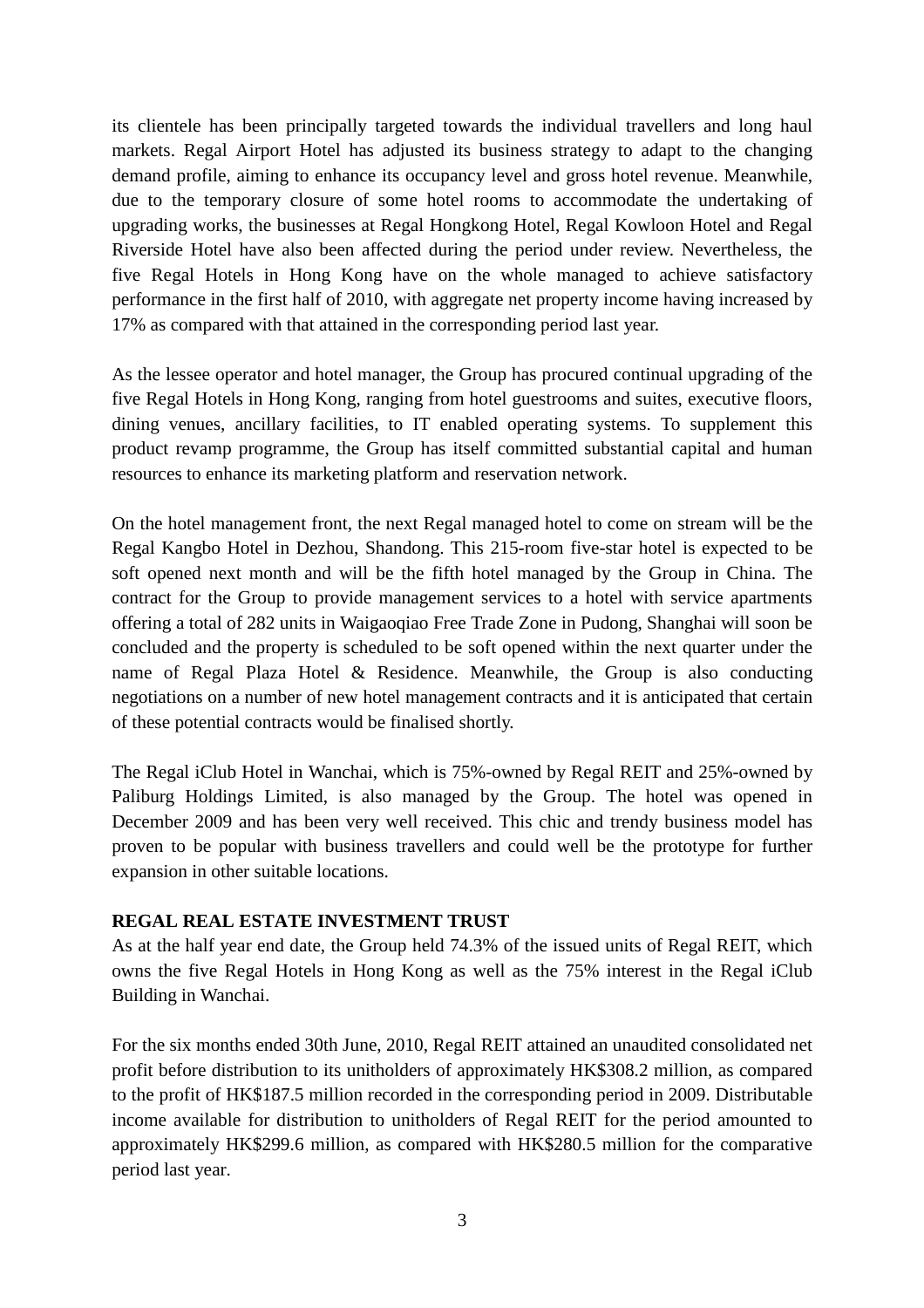For 2010 interim results and further information on Regal REIT, please refer to Regal REIT's press release and full set of interim results announcement.

# **REGAL PORTFOLIO MANAGEMENT LIMITED**

The wholly-owned Regal Portfolio Management Limited acts as the REIT Manager of Regal REIT and received fees for the period in an aggregate amount of HK\$34.3 million, a majority part of which was settled through the issue of new units by Regal REIT.

#### **PROPERTIES**

The property market in Hong Kong during the period under review has been very active and buoyant, particularly in the residential sector. While the HKSAR Government has recently introduced measures to curb short term speculations in the presale of residential units, this should on the whole be beneficial to the development of a healthy and stable property market in the long run.

Apart from the 2 connected houses which have been contracted to be sold, the Group retains a total of 21 houses in the luxury residential development in Regalia Bay, Stanley, some of which are being held as investment properties. Based on the market valuations conducted as at the half year end date, the fair value gains attributable to those houses held as investment properties have been reflected in the interim results under review. Given the very limited supply, luxury properties in traditional high end residential areas will remain in great demand. The Group will continue to lease out some of the retained houses in Regalia Bay for rental income and will consider releasing certain houses for sale from time to time when the price offered is satisfactory.

In China, the development works at the composite development project in Chengdu, which is 50% owned by each of the Group and Cosmopolitan International Holdings Limited, are progressing. The marketing programme is still under review and the launching of the units presale for the first stage of the development project has been rescheduled to the first half of 2011.

# **OTHER INVESTMENTS**

Apart from the portfolio of listed securities, including the shares held in China Pacific Insurance (Group) Co., Ltd. previously acquired as one of the cornerstone investors, the Group holds for strategic purpose significant investments in Cosmopolitan, comprising principally convertible bonds issued by the Cosmopolitan group.

# **OUTLOOK**

Based on present forecasts, the performance of the Regal Hotels in Hong Kong in the second half of this year, which includes the traditional high season for the hotel industry, is expected to surpass that achieved in the first half. Looking further ahead on a broader scale, the further relaxation of travel restrictions on individual visitors from the Mainland, the development of Hong Kong as the Offshore Renminbi Centre and the continual integration of Hong Kong with the Pearl River Delta regions should help bring the tourist industry in Hong Kong to new